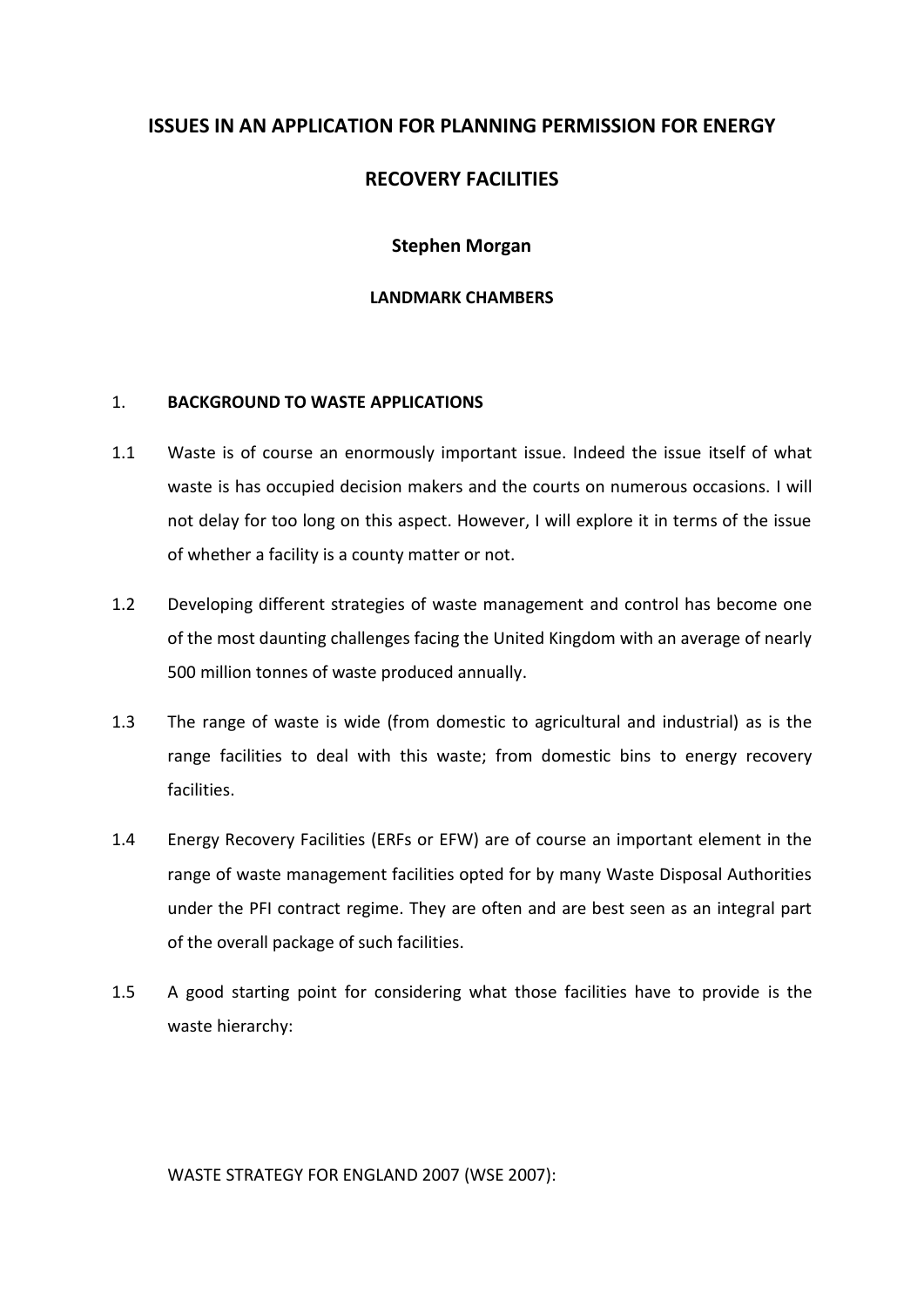### **The waste hierarchy**



### THE NEW WASTE FRAMEWORK DIRECTIVE 2008 (WFD 2008):

#### *Article 4*

#### **Waste hierarchy**

1. The following waste hierarchy shall apply as a priority order in waste prevention and management legislation and policy:

- (a) prevention;
- (b) preparing for re-use;
- (c) recycling<sup>1</sup>;
- (d) other recovery, e.g. energy recovery; and
- (e) disposal.

**.** 

2. When applying the waste hierarchy referred to in paragraph 1, Member States shall take measures to encourage the options that deliver the best overall environmental outcome. This may require specific waste streams departing from the hierarchy where this is justified by life-cycle thinking on the overall impacts of the generation and management of such waste.

Member States shall ensure that the development of waste legislation and policy is a fully transparent process, observing existing national rules about the consultation and involvement of citizens and stakeholders.

Member States shall take into account the general environmental protection principles of precaution and sustainability, technical feasibility and economic viability, protection of resources as well as the overall environmental, human health, economic and social impacts, in accordance with Articles 1 and 3.

Thus disposal is at the bottom of the pile<sup>2</sup>. Historically The UK has favoured landfill as the main method disposal and up to 80% of waste used to be disposed of in that

 $<sup>1</sup>$  Policies in relation to separate collection of waste: Part 2 of Schedule 1 to the Draft Regulations:</sup>

<sup>8.</sup> Measures to promote high quality recycling including the setting up of separate collections of waste where technically, environmentally and economically practicable and appropriate to meet the necessary quality standards for the relevant recycling sectors

 $2$  See Annex I of the 2008 WFD which lists "Disposal Operations"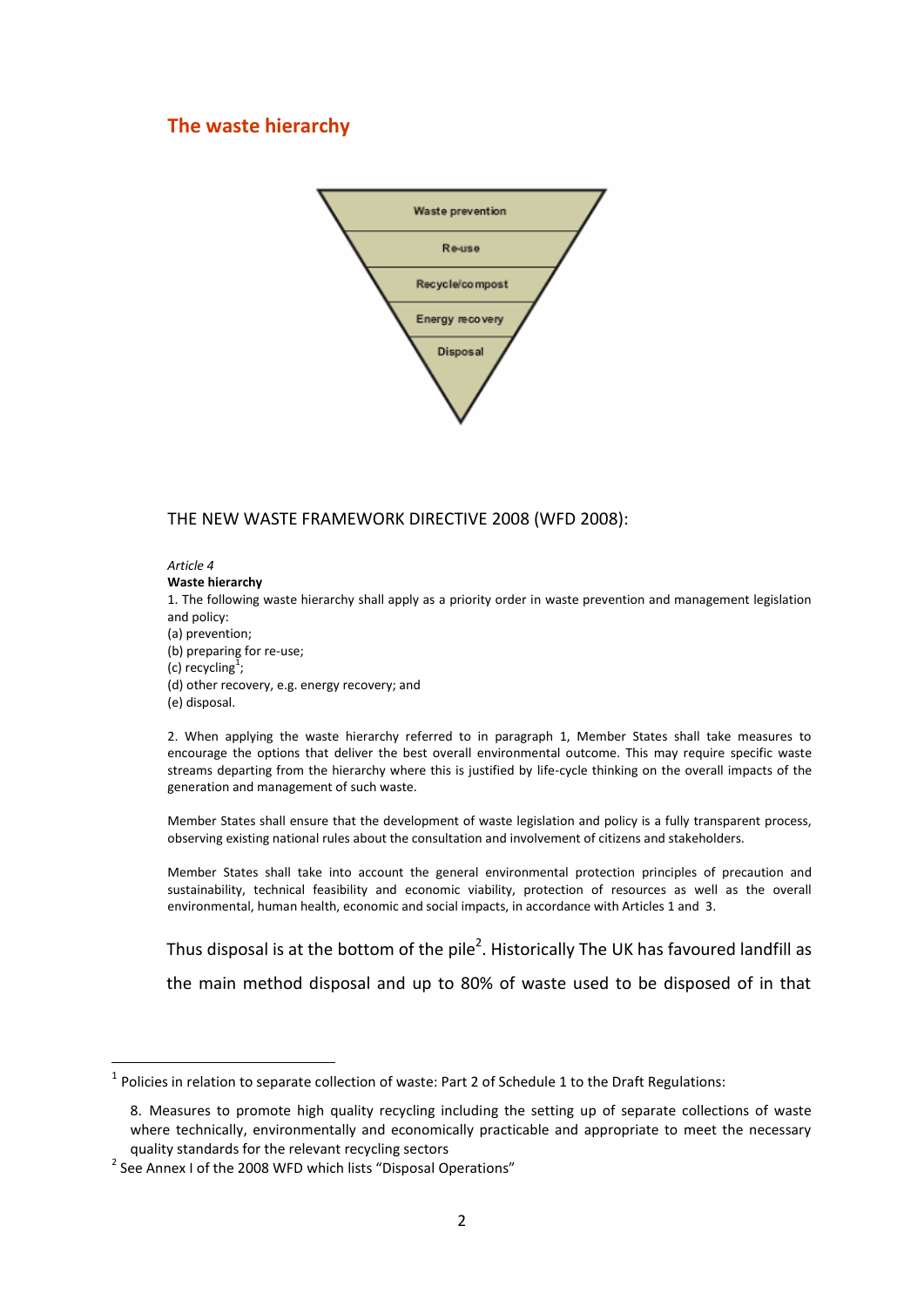way. Recycling and re-use strategies achieved relatively little success with only 12% of waste falling under that umbrella.

1.6 Under the Draft Waste (England and Wales) Regulations 2011:

#### **Duty in relation to the waste hierarchy**

**12.**—(1) An establishment or undertaking which imports, produces, collects, transports, recovers or disposes of waste, or which as a dealer or broker has control of waste must, on the transfer of waste, take all such measures available to it as are reasonable in the circumstances to apply the following waste hierarchy as a priority order—

(a)prevention;

(b)preparing for re-use;

(c)recycling;

(d)other recovery (for example energy recovery);

(e)disposal.

- (2) But an establishment or undertaking may depart from the priority order in paragraph [\(1\)](http://www.legislation.gov.uk/ukdsi/2011/9780111506462#regulation-12-1) so as to achieve the best overall environmental outcome where this is justified by life-cycle thinking on the overall impacts of the generation and management of the waste.
- (3) When considering the overall impacts mentioned in paragraph [\(2\),](http://www.legislation.gov.uk/ukdsi/2011/9780111506462#regulation-12-2) the following considerations must be taken into account—

(a)the general environmental protection principles of precaution and sustainability;

(b)technical feasibility and economic viability;

(c)protection of resources;

(d)the overall environmental, human health, economic and social impacts

1.7 There are two themes that can be identified as shaping the current waste regime in the UK and help to understand the implications of the WFD 2008 and the Draft regulations transposing that Directive. Firstly, there have been strong centralising tendencies within the UK, but nonetheless local government powers and responsibilities for waste management have been retained. There have been many new structures and management arrangements that have been intended to transform the role of local authorities. These include public contracts and private finance initiatives.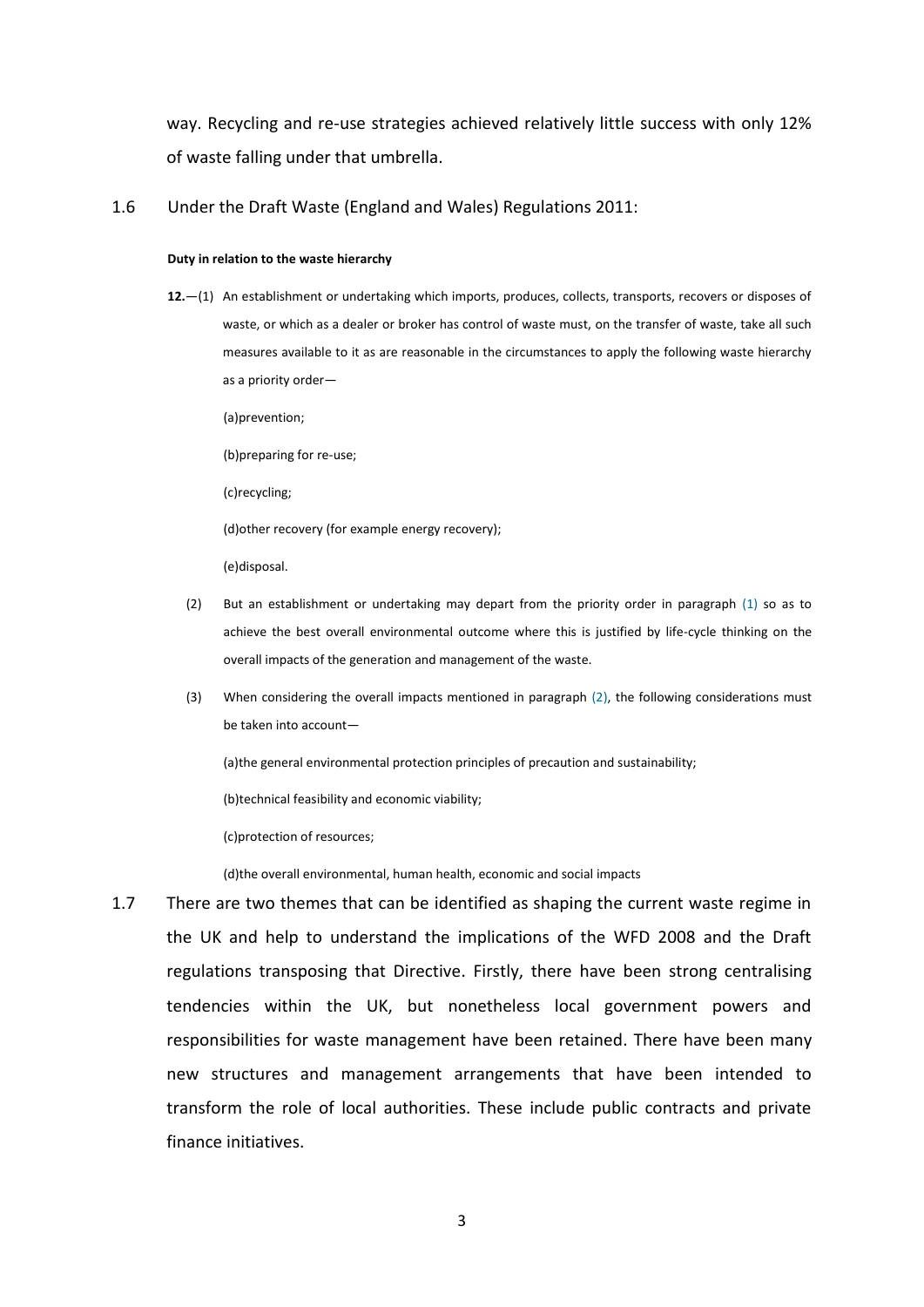- 1.8 The second theme is the overarching influence of the EU. In 2003 for example the municipal waste market in Europe came to 248 metric million tonnes. The UK alone in 2005 produced over 550 kg per person per year of municipal waste, but only ranked  $8<sup>th</sup>$  in the European League of municipal waste production. Reusable resources and recycling have become a central part of EU strategy to manage waste. Landfill has diminished, matched by a concomitant rise in waste treatment activities such as incineration and recycling. The Waste and Emissions Trading Act (2003) provides the legal framework for the Landfill allowance trading scheme (LATS) and for the allocation of tradable landfill allowances to each waste disposal authority in England (to assist in seeking the targets set down in the Landfill Directive 1999). These allowances convey the right for a waste disposal authority to landfill a certain amount of biodegradable municipal waste in a specified scheme year. Incineration, especially when used for energy recovery has thus increased in importance, but is usually linked to waste sorting activities and the recycling of a variety of material.
- 1.9 With regard to the previous trend of centralisation, the current Coalition Government is promoting and legislating for the opposite. The Localism Bill promises many significant changes which will directly and indirectly impact upon the provision of waste management facilities. Precisely how this will happen is still uncertain, given the Bill is still passing through the Committee stage and much of the detail of how the various provisions will actually work will be incorporate within Regulations the content of which is not yet known.
- 1.10 Against that brief background I would now like to address in the following sections four themes in relation to the making or determining of planning applications for waste facilities, and in particular ERFs, namely:
	- 2. Make sure you understand what you are dealing with;
	- 3. Make sure that you understand the full policy context;
	- 4. Be equipped to deal with extensive public consultation;
	- 5. Think ahead to what differences localism might make.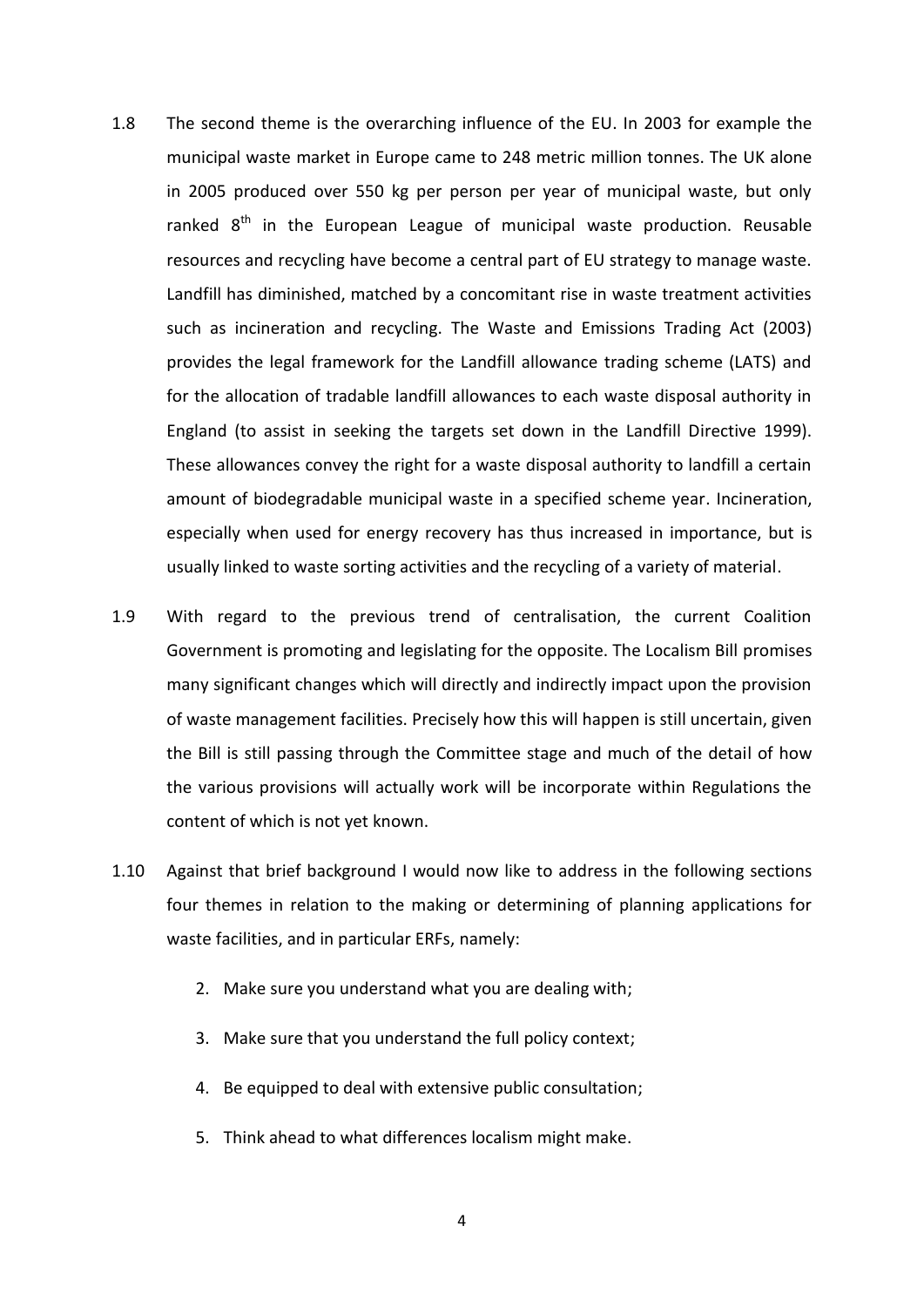### 2. **THE NATURE OF THE BEAST: WHAT YOU ARE DEALING WITH**

### **Is it a County Matter?**

2.1 Paragraph I of Schedule I to the Town and Country Planning Act 1990 (the TCPA 1990) defines those matters which are "county matters" and to be determined by the County Council in areas where there is a District Council. Pursuant to paragraph 1(1)(j) of Schedule I, the Secretary of State has made the Town and Country Planning (Prescription of County Matters) (England) Regulations 2003 (The 2003 Regulations). These provide:

**The following classes of operations and uses of land are prescribed for the purposes of paragraph 1(1)(j) of Schedule 1 to the Town and Country Planning Act 1990:**

**(a) (i) the use of land;**

**(ii) the carrying out of building, engineering or other operations; or**

**(iii) the erection of plant or machinery used or proposed to be used,**

**wholly or mainly for the purposes of recovering, treating, storing, processing, sorting, transferring or depositing of waste;**

**(b) the use of land or the carrying out of operations for any purposes ancillary to any use or operations specified in paragraph (a) above, including the formation, laying out, construction or alteration of a vehicular access to any public highway.**

2.2 The term waste is not defined in the 2003 Regulations. However, by paragraph 11 of Schedule 4 to the Waste Management Licensing Regulations 1994 it is provided:

**In the Town and Country Planning Act 1990, the Town and Country Planning (Scotland) Act 1972, Part II of the Control of Pollution Act 1974 and Chapter II of Part III of the Water Resources Act 1991, any reference to "waste" shall include a reference to Directive waste**

Under the TCPA 1990 section 336 waste is defined as follows:

**"waste" includes anything that is waste for the purposes of Directive 2006/12/EC of the European Parliament and of the Council on waste, and that is not excluded from the scope of that Directive by Article 2(1) of that Directive**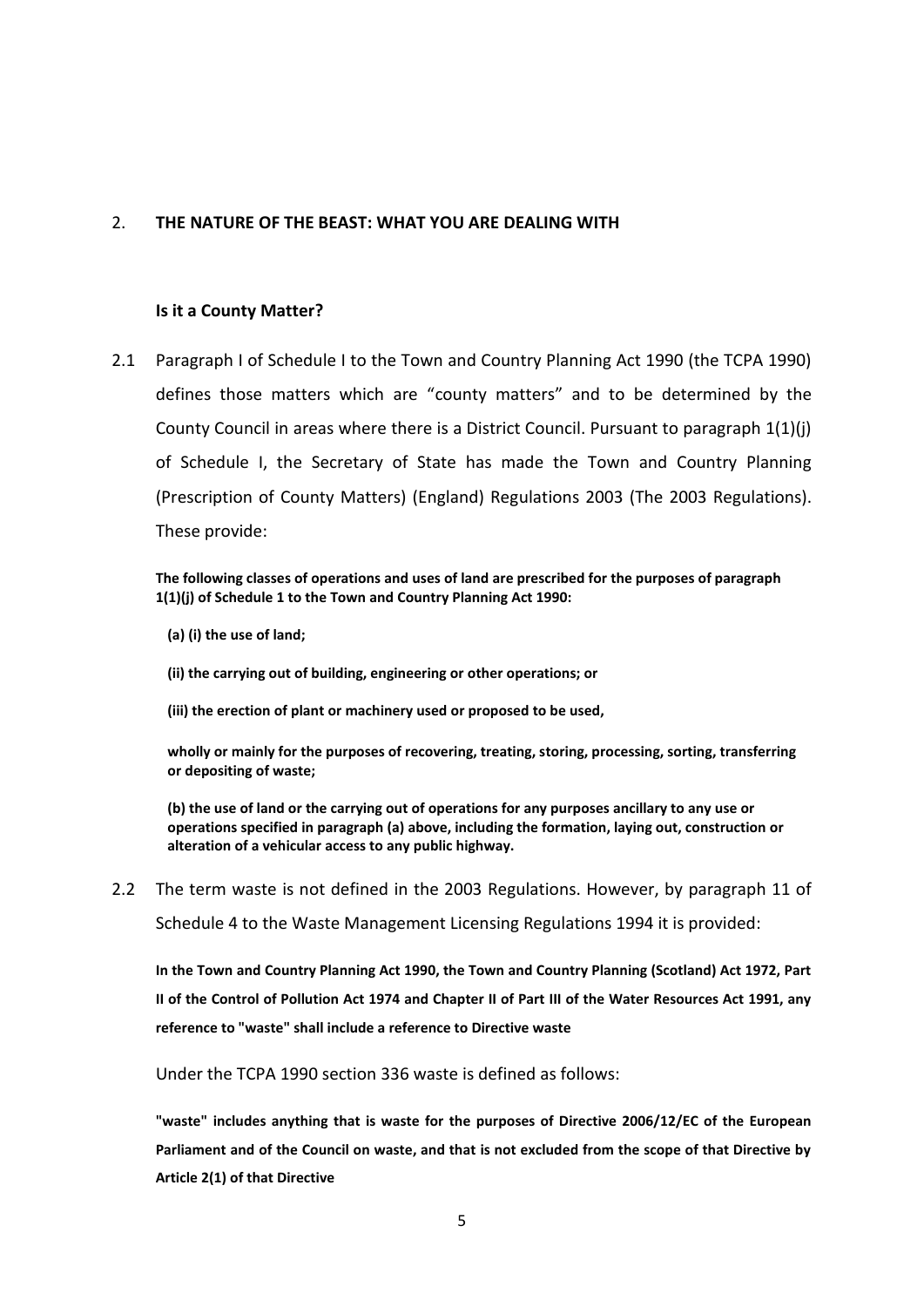The new Waste Framework Directive 2008/98/EC dated 19 November 2008, which is not yet transposed into UK law, defines waste as:

"..*any substance or object which the holder discards or intends or is required to discard"* (article 3.1)

"waste holder" means "*the waste producer or the natural legal person who is in possession of the waste*" (article 3.6)

"waste producer" means "*anyone whose activities produce waste ("original waste producer") or anyone who carries out pre-processing, mixing or other operations resulting in a change in the nature or composition of this waste*" (article 3.5)

European case law indicates that the terms "discards" "covers" or "includes" disposal or recovery within the terms of what is now Annexes I and II of the new Directive (*Inter-Environment Wallonie ABSL v Region Wallonne* [1997] ECR 1-7411 at para. 27; and *ARCO Chemie Nederland v Minister Volkshuisvesting* [2002] QB 646 at para. 47). However, the fact that a substance is treated by one of the methods described in the Annexes to the Directive does not lead to the necessary inference that it is waste (see *ARCO* at paras. 48-9).

- 2.3 PPS10 (in Annex A) advises that subject to the definition in the 1994 Regulations the term "waste" in the 2003 Regulations assumes its normal and natural meaning.
- 2.4 ERF plant applications are thus normally determined by a County Council. Issues sometimes arise over the use of Solid Recovered Fuel (SRF), which is a type of Refuse Derived Fuel (RDF). The Environment Agency has considered it to be waste and remains waste until it is burned as fuel and the energy is recovered. RDF intended for use in this way can be stored for up to 3 years under the terms of a waste management licence. An issue might also arise where an industrial operator wishes to build an energy plant burning "waste" products from its on-site activities: the waste might be the single fuel used or it could be used alongside a fossil fuel. Is that a county matter?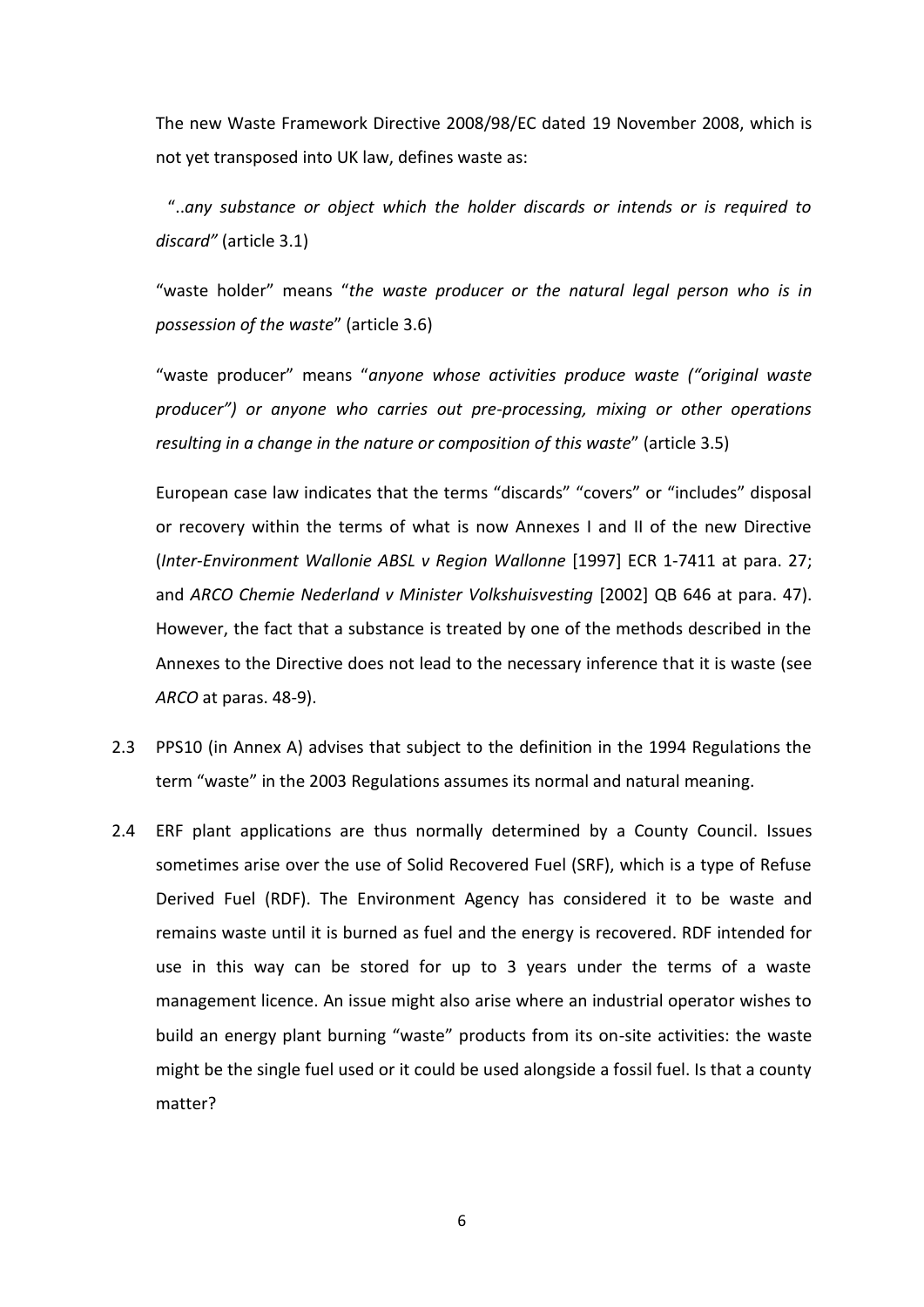- 2.5 With regard to environmental assessment category 10 of Schedule I to the EIA Regulations provides for:
	- **10. Waste disposal installations for the incineration or chemical treatment (as defined in Annex IIA to Council Directive 75/442/EEC under heading D9) of non-hazardous waste with a capacity exceeding 100 tonnes per day.**

### **Is it recovery or disposal?**

- 2.6 Before exploring the intricacies of the difference between disposal and recovery, it is worth pausing to highlight why that matters. After all both recovery and disposal of waste fall with the ambit of a "county matter", as seen above.
- 2.7 A good starting point is the waste hierarchy as set out above. Thus disposal is the last resort method. It has often been argued by objectors that incineration is not recovery but disposal under European Law. That is not an argument consistent with Government policy or adopted by Inspectors or the Secretary of State.

### 2.8 Under the original Waste Framework Directive (2006/12/EC):

- "recovery" defined by reference to Annex IIB
- Recital (5): "The recovery of waste and the use of recovered materials as raw materials should be encouraged in order to conserve natural resources"
- Art 3: "appropriate measures" to be taken to encourage "(i) the recovery of waste by means of recycling, re-use or reclamation or any other process with a view to extracting secondary raw materials; or (ii) the use of waste as a source of energy"
- 2.9 The new WFD 2008 and draft Regulations include these definitions:

*"recovery" means any operation the principal result of which is waste serving a useful purpose by replacing other materials which would otherwise have been used to fulfil a particular function, or waste being prepared to fulfil that function, in the plant or in the wider economy*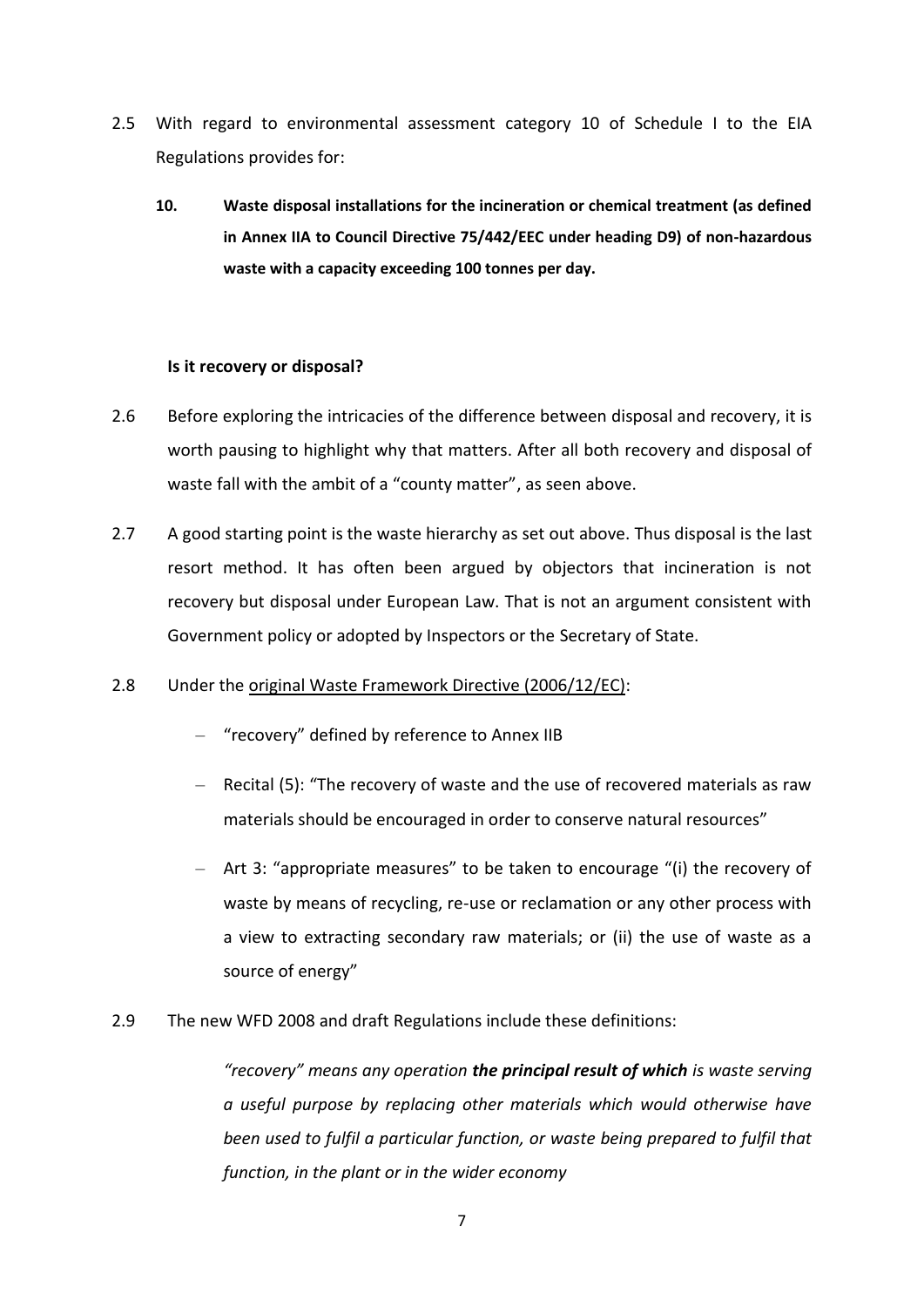*"disposal" means any operation which is not recovery even where the operation has as a secondary consequence the reclamation of substances or energy* [emphasis added]

WFD Annexes I & II have (non-exhaustive) lists of (respectively) disposal and recovery operations

2.10 WFD Annex II lists 13 "recovery operations", including

*R1 Use [of waste] principally as a fuel or other means to generate energy (\*)*

*(\*) This includes incineration facilities dedicated to the processing of municipal solid waste only where their energy efficiency is equal to or above:*

*- 0,60 for installations in operation and permitted ... before 1 January 2009*

*0,65 for installations permitted after 31 December 2008*

*[calculated in accordance with a given formula]*

2.11 *R3 Recycling/reclamation of organic substances which are not used as solvents (including composting and other biological transformation processes) (\*\*)*

*(\*\*) This includes gasification and pyrolysis using the components as chemicals*

– This process would count as energy recovery since it produces liquid and gaseous outputs or residues which can be combusted to generate electricity

### 3. **HOW EFW IS VIEWED BY THE POLICY MAKERS**

#### 3.1 Energy recovery is much favoured:

#### (1) **WSE**:

iii. Our aim must be to reduce waste by making products with fewer natural resources. We must break the link between economic growth and waste growth. Most products should be re-used or their materials recycled. Energy should be recovered from other wastes where possible. For a small amount of residual material, landfill will be necessary.

• get the most environmental benefit from that investment, through increased **recycling of resources and recovery of energy** from residual waste using a mix of technologies.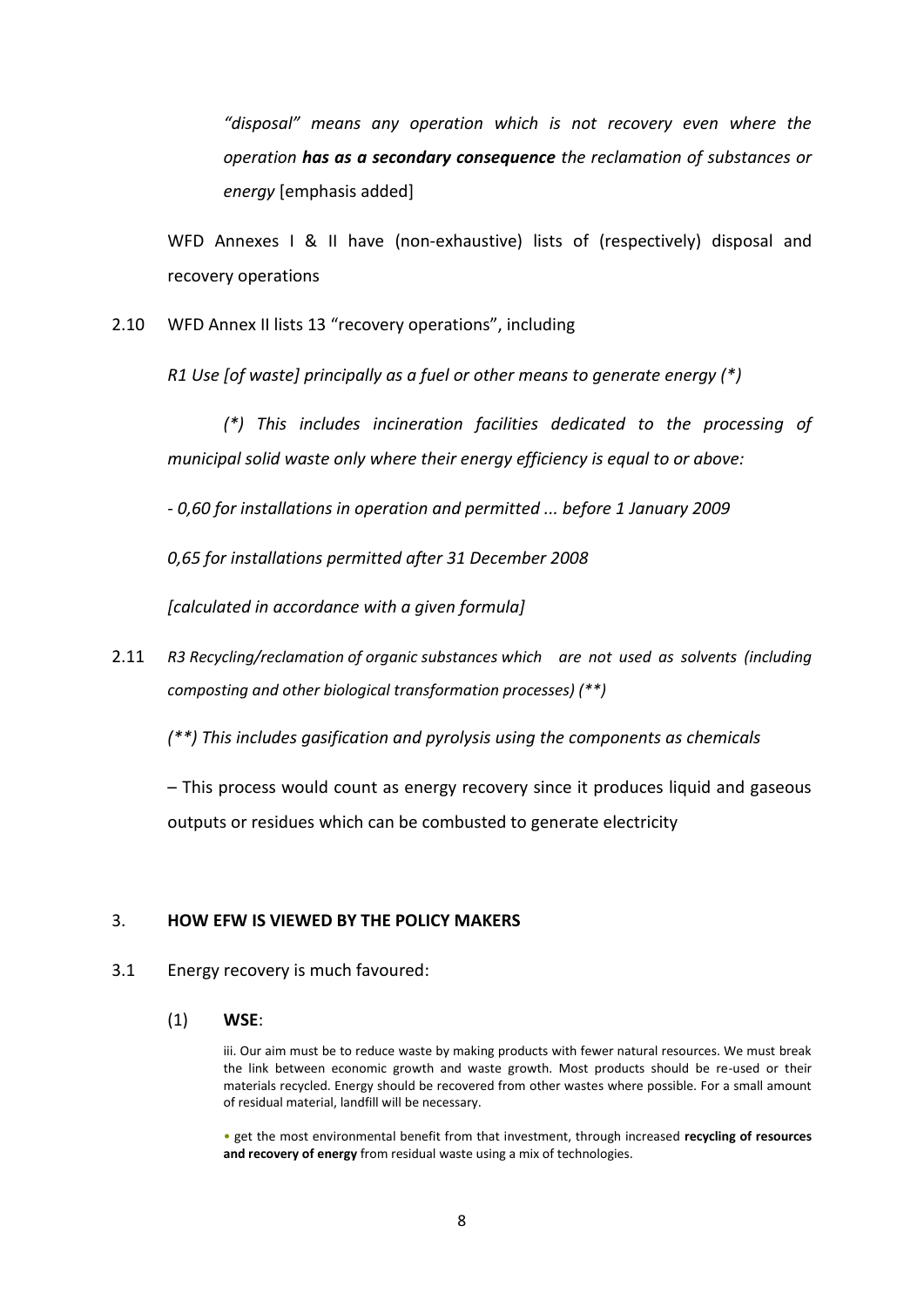xv. The main elements of the new strategy are to:

• incentivise efforts to reduce, re-use, recycle waste and recover energy from waste;

• stimulate investment in collection, recycling and recovery infrastructure, and markets for recovered materials that will maximise the value of materials and energy recovered; and

• using PFI, and, where appropriate, Enhanced Capital Allowances, and/or Renewable Obligation Certificates (ROCs) to encourage a variety of **energy recovery technologies (including anaerobic digestion)** so that unavoidable residual waste is treated in the way which provides the greatest benefits to energy policy. Recovering energy from waste (EfW) which cannot sensibly be recycled is an essential component of a well-balanced energy policy.

**Energy from waste is expected to account for 25% of municipal waste by 2020 compared to 10% today which is less than the 34% by 2015** anticipated in 2000; and

7. By further reducing landfill and increasing the amount of waste that is recycled, composted or has energy recovered, there is considerable scope for reducing greenhouse gas emissions from the waste we produce.

Further, WSE 2007 acknowledges that a vigorous energy from waste policy is compatible with high recycling rates

Technologies:

### **Box 5.1: Energy from waste technologies**

Anaerobic digestion Direct combustion (incineration) Secondary recovered fuel (an output from mechanical and biological treatment processes) Pyrolysis Gasification Plasma arc heating

25. The electricity derived from the energy recovered in anaerobic digestion is eligible for Renewable Obligations Certificates. The WIP New Technologies Programme is also funding demonstration project(s). Plants have been situated successfully in light industrial estates within towns, and there is scope for using food wastes derived from both household and business sources. Defra has established an Anaerobic Digestion Policy Network to take forward work on anaerobic digestion and maximise the synergies between the different markets for it.

27. Subject to what is said in paragraph 25 above, the Government does not generally think it appropriate to express a preference for one technology over another, since local circumstances differ so much. Those making investment decisions should consider the 'summary guidance on energy from waste technology', and other similar information such as that which WIDP can supply – and make their own decisions. It is not helpful to rule out a particular technology – such as incineration – in advance, since this unnecessarily restricts options and threatens to raise costs.

(2) PPS 1 Supplement on Climate Change – 2007:

#### KEY OVERIDNG POLICY:

Where there is any difference in emphasis on climate change between the policies in this PPS and others in the national series this is intentional and this PPS takes precedence.

#### **Renewable and low-carbon energy** (from the Glossary)

Includes energy for heating and cooling as well as generating electricity. Renewable energy covers those energy flows that occur naturally and repeatedly in the environment – from the wind, the fall of water, the movement of the oceans, from the sun and also from biomass. Low-carbon technologies are those that can help reduce carbon emissions. Renewable and/or low-carbon energy supplies include,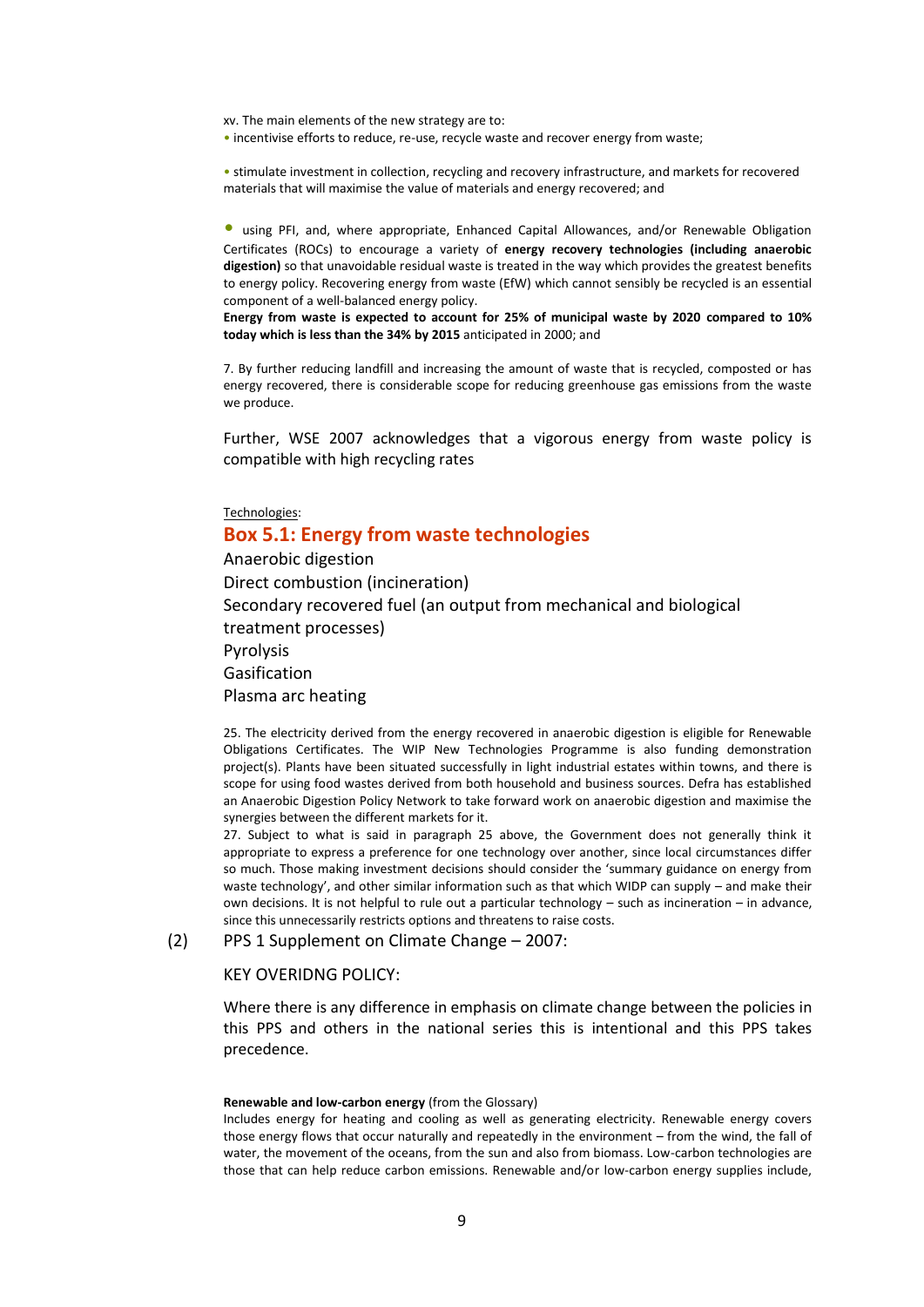but not exclusively, those from biomass and energy crops; CHP/CCHP (and micro-CHP); waste heat that would otherwise be generated directly or indirectly from fossil fuel; energy-from-waste; ground source heating and cooling; hydro; solar thermal and photovoltaic generation; wind generation.

(My emphasis)

#### See also paras: 19, 20, 39 & 40

19. In developing their core strategy and supporting local development documents, planning authorities should provide a framework that promotes and encourages renewable and low carbon energy generation. Policies should be designed to promote and not restrict renewable and low-carbon energy and supporting infrastructure.

20. In particular, planning authorities should:

– not require applicants for energy development to demonstrate either the overall need

for renewable energy and its distribution, nor question the energy justification for why a proposal for such development must be sited in a particular location;

– ensure any local approach to protecting landscape and townscape is consistent with PPS22 and does not preclude the supply of any type of renewable energy other than in the most exceptional circumstances20;

- (3) Draft PPS: Planning for a Low Carbon Future in a Changing Climate (March 2010): This consultation document brings together the Planning and Climate Change supplement to PPS 1 with the 2004 PPS 22 on Renewable Energy into a new draft PPS on Planning for a Low Carbon Future in a Changing Climate. This new PPS will replace the 2007 and 2004 PPS and it is proposed that it will become a consolidated supplement to PPS 1. This will support and provide an overarching framework for PPS 25 on Development and Flood Risk and emerging planning policies on green infrastructure (to be consulted on separately).
- (4) Draft NPS: Revised Draft of the Overarching NPS for Energy (EN-1) and for Renewable Infrastructure  $(EN-3)^3$ . Although drafts, these documents show the Government's current thinking on these matters. It is made clear within them that the NPSs are likely to be material to planning applications, as well as applications for development consent<sup>4</sup>. The approach set out in those documents should be given significant weight as it is consistent with existing guidance in WSE 2007 and PPS10. Indeed in many ways the Revised Draft NPSs strengthen the role of energy from waste, which is clearly categorised and treated as renewable energy where it

1

<sup>&</sup>lt;sup>4</sup> Para. 1.2.1 of Revised Draft EN-1, CD85A, and para. 1.2.3 of Revised Draft EN-3, CD86A.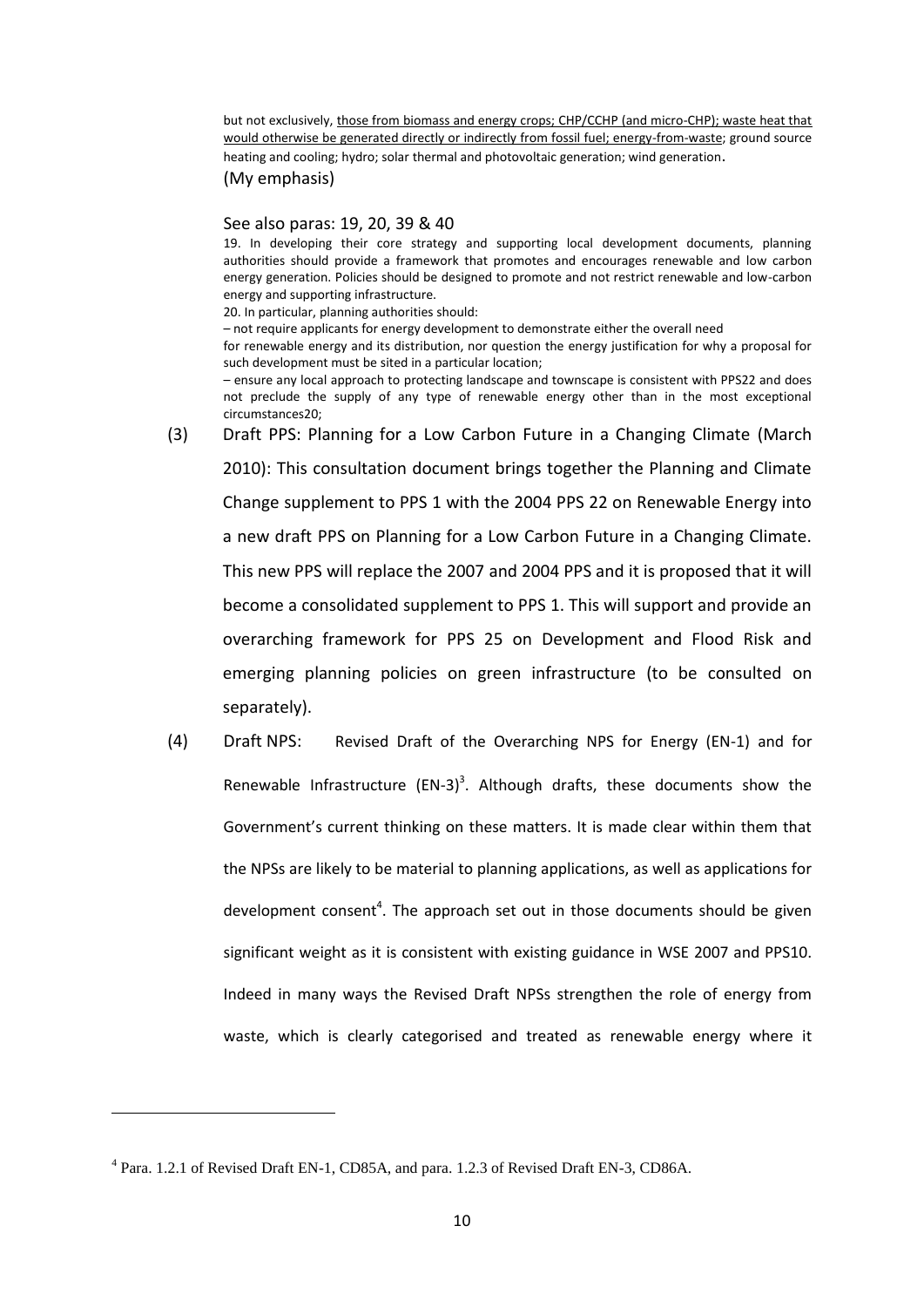includes a biomass element<sup>5</sup>. As is stated in paragraph 3.3.10 of EN-1 the Government is committed to dramatically increasing the amount of renewable generation and

"….in the short to medium term, much of this new capacity is likely to be onshore and offshore wind, but increasingly it may include plant powered by the combustion of biomass **and waste** and the generation of electricity from wave and tidal power."

This is echoed in Revised Draft NPS EN-3.

- (5) Consistent with this, PPS10 advises that it is only necessary for an applicant to demonstrate that the proposed facility will not undermine the waste planning strategy through prejudicing movement up the waste hierarchy in the case of disposal facilities<sup>6</sup>.
- (6) This approach is re-enforced in Revised Draft NPS EN-3 which states:
	- Energy from Waste the principal purpose of the combustion of waste, or **similar processes (for example pyrolysis or gasification) is to reduce the amount of waste going to landfill in accordance with the Waste Hierarchy and to recover energy from that waste as electricity or heat…..<sup>7</sup>**

#### 4. **LOCAL OBJECTIONS**

#### **Grounds of Objection**

 $\frac{5}{6}$  See e.g. para. 3.4.3 on p.26 of Draft EN-3.

 $<sup>6</sup>$  CD26 at para. 25.</sup>

<sup>&</sup>lt;sup>7</sup> CD86A at para. 3.4.3 on p.26, which refers to the Waste Hierarchy as set out in Article 16 of WFD 2008.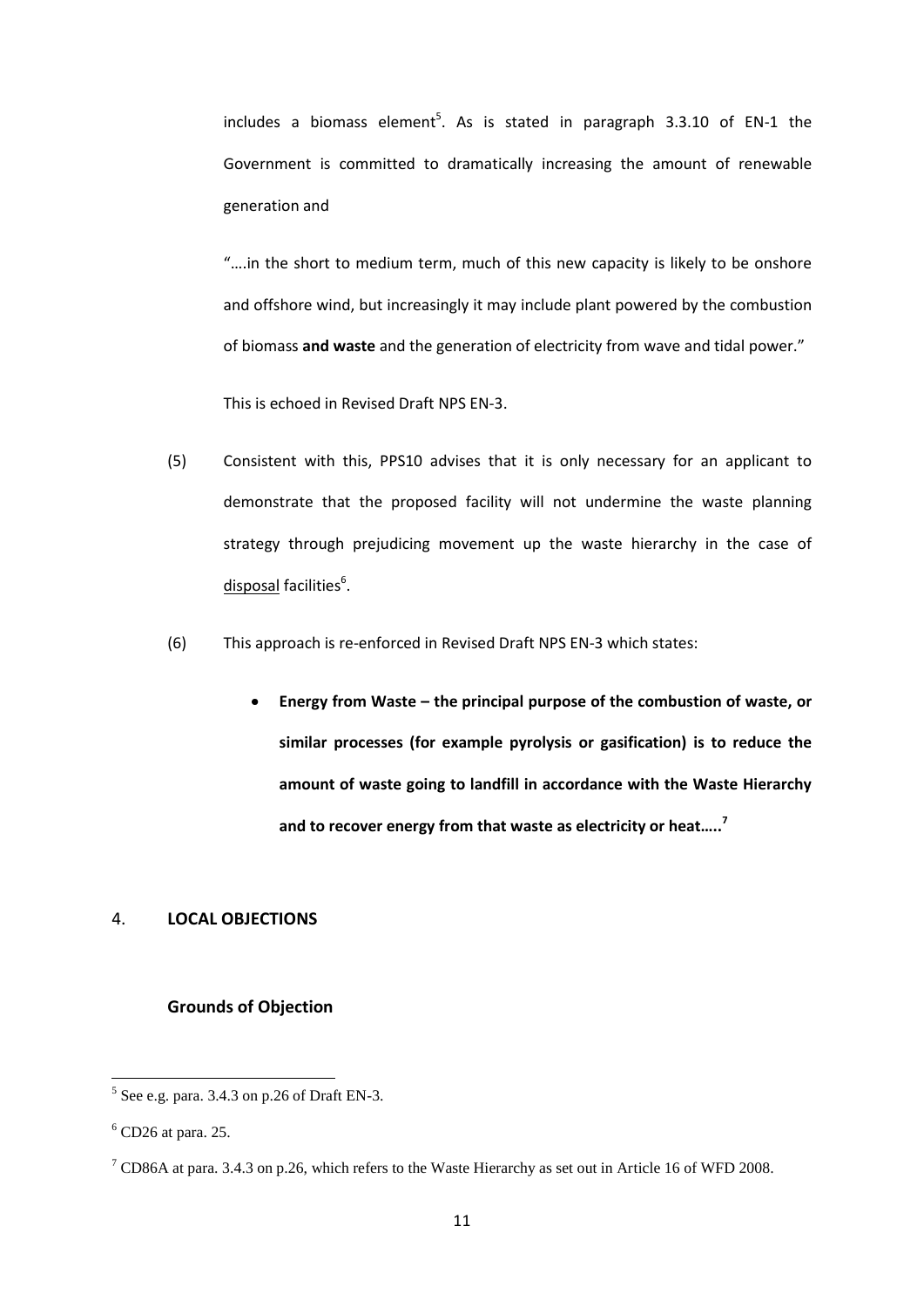4.1 There is often much opposition to waste facilities, depending upon their precise nature. However energy from waste facilities (as the promoters call them) or incinerators (as the opponents insist on calling them) are particularly contentious and spawn many similar acronyms for opposition groups:

NAIL – Nottingham Against Landfill and Incineration

RAIN- Resident Against Incineration

PAIN – People Against Incineration

SSAIN - Sinfin, Spondon and All Against Incineration

UKWin – UK Without Incineration Network

- 4.2 Reasons that are commonly relied upon by local objectors and lpas for refusing planning permission are:
	- $\triangleright$  Hugely variable and very often site specific
	- $\triangleright$  Virtually none due to failure to comply with waste or energy policy
	- $\triangleright$  Traffic & highways
	- $\triangleright$  Landscape and visual
	- $\triangleright$  Site selection
	- $\triangleright$  General impacts on residential amenity
	- $\triangleright$  Health

# **Analysis of Determinations**

**(**See Nick Roberts's presentation for full details, which I summarise below)

4.3 A recent analysis of decisions on EfWs (based on 56 identified UK EfW decisions Sept 08 – March 11) (\* Source: Waste Planning & Let's Recycle)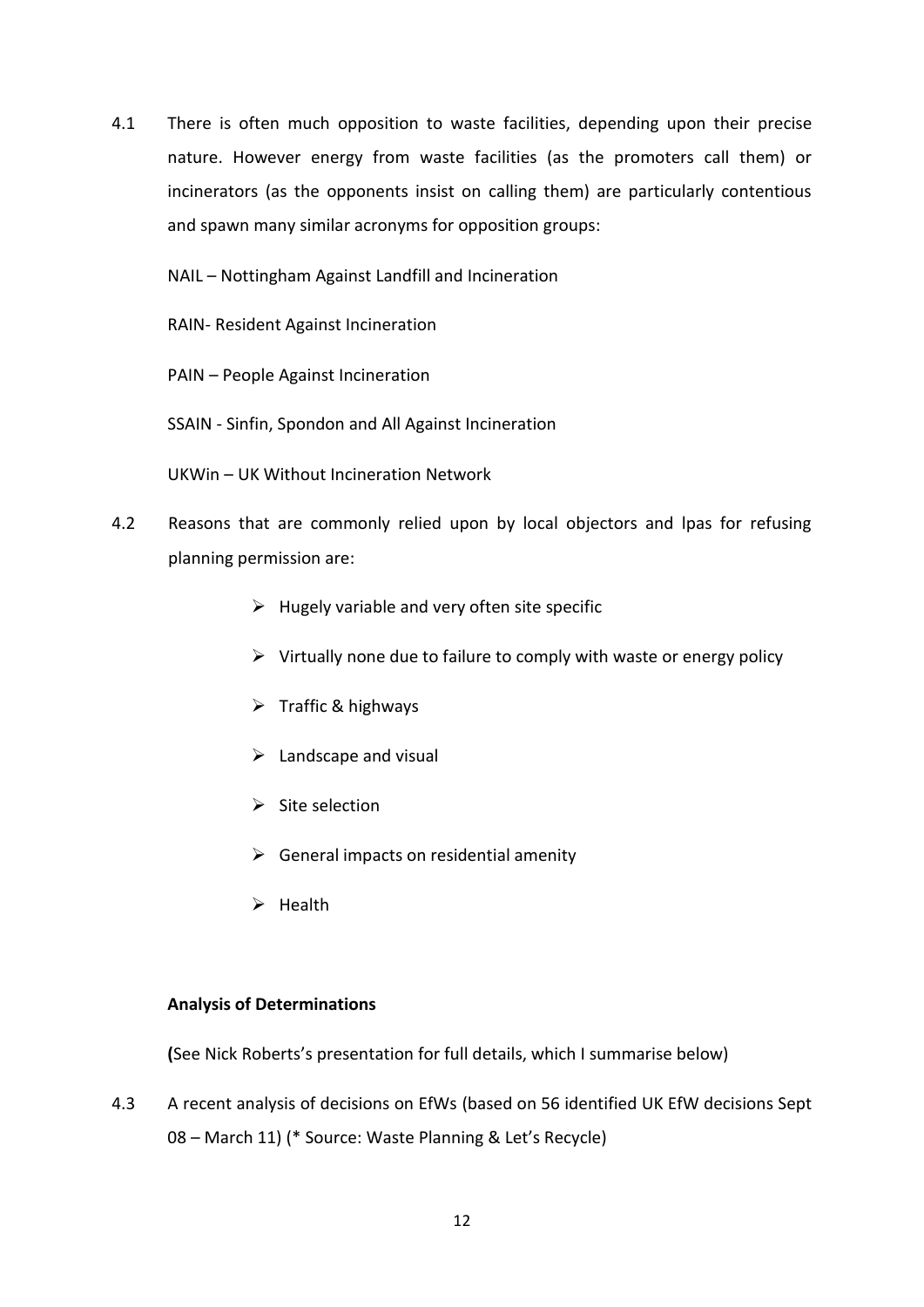- $\triangleright$  Approved with officer recommendation for approval 25 applications (8 wood only)
- $\triangleright$  Refused with officer recommendation for approval 10 applications (1 wood only)
- $\triangleright$  Refused with officer recommendation for refusal 5
- $\geq$  Section 36 approved without Inquiry 2
- Section 36 approved with Inquiry  $-1$
- $\triangleright$  Approved then quashed by JR 1
- $\triangleright$  Called in 3 of which 2 have been approved and 1 decision pending
- $\triangleright$  Resolved to grant awaiting decision on S of S referral 1
- 4.4 Appeals determined before 1 March 2011:
	- $\triangleright$  Allowed: 6 (2 wood only), Dismissed: 2
	- $\triangleright$  Excluding wood only EfWs of 38 decisions, 19 approved without appeal, call-in Inquiry or subsequent JR (50%)
	- $\triangleright$  Excluding wood only EfWs of 38 decisions, only evidence of 2 ultimate refusals to date (5%), although some Council refusals may not be appealed
	- $\triangleright$  2 refusals at appeal:
		- Derby (Sinfin PFI related gasification proposal)
		- Shore Road, Perth (reserved matters only)

# **The Cause of Much Opposition**

4.5 The opposition is in reality often led by a fear of the health impact of such facilities. However, this fear is fuelled by action groups (including Friends of the Earth). Friends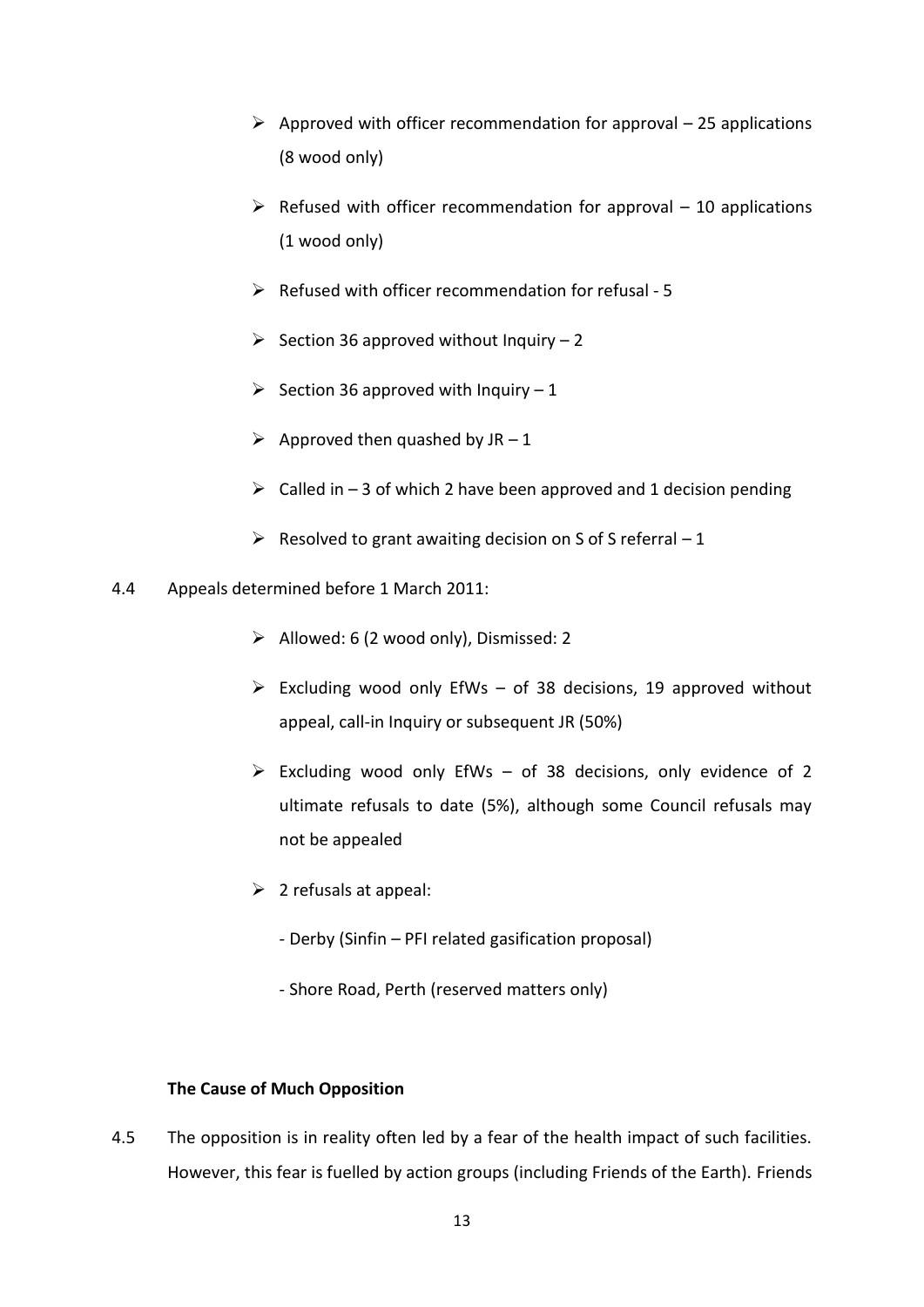of the Earth and similar groups challenge the "renewable" and carbon emissions of energy from waste facilities, especially incinerators. This can lead to very detailed analysis (and highly complex and difficult to follow arguments) at both the application and appeal stages. The local planning authority often seek additional guidance from the Environment Agency on this.

- 4.6 They often rely upon scientific papers based on incinerators operating in a totally different legislative climate to that which now applies, certainly in Europe. Much of this can be very emotional with reference to birth defects, contaminated food, impact on brain development etc.
- 4.7 However, it is widely accepted in the UK that such a facility operating under the EP regime is most unlikely to cause health problems. As WSE 2007 states:

22. Concern over health effects is most frequently cited in connection with incinerators. Research carried out to date shows no credible evidence of adverse health outcomes for those living near incinerators. The relevant health effects – primarily cancers – have long incubation times, but the available research demonstrates an absence of symptoms relating to exposures twenty or more years ago, when emissions from incineration were much greater than they are now. Very demanding EU standards for dioxin emissions now apply. The Health Protection Agency has published a short position statement on the health impacts for municipal waste incineration which reaches similar conclusions.

4.8 So the refuge of the Objectors is increasingly becoming to rely upon the perception of fear.

### **Relevant Decisions and Judgements on the Perception or Fear of Health Risks**

(Please refer to the Technical Paper Relating to Public Perception as a Material Planning Consideration from Nick Roberts of Axis, the Conclusions from which are set out below)

- 4.9 There are strong Government statements that that is no quantifiable health risks from modern EfW facilities. Public perception of the risk to health (or other risks) is a material planning consideration that features in a number of appeal decisions. However, in the case of EfW proposals:
	- It would probably **never** be used as a reason to withhold planning permission in its own right;
	- It would only ever carry any significant weight if there was hard evidence to show why, in a particular situation, the perception was real and justified;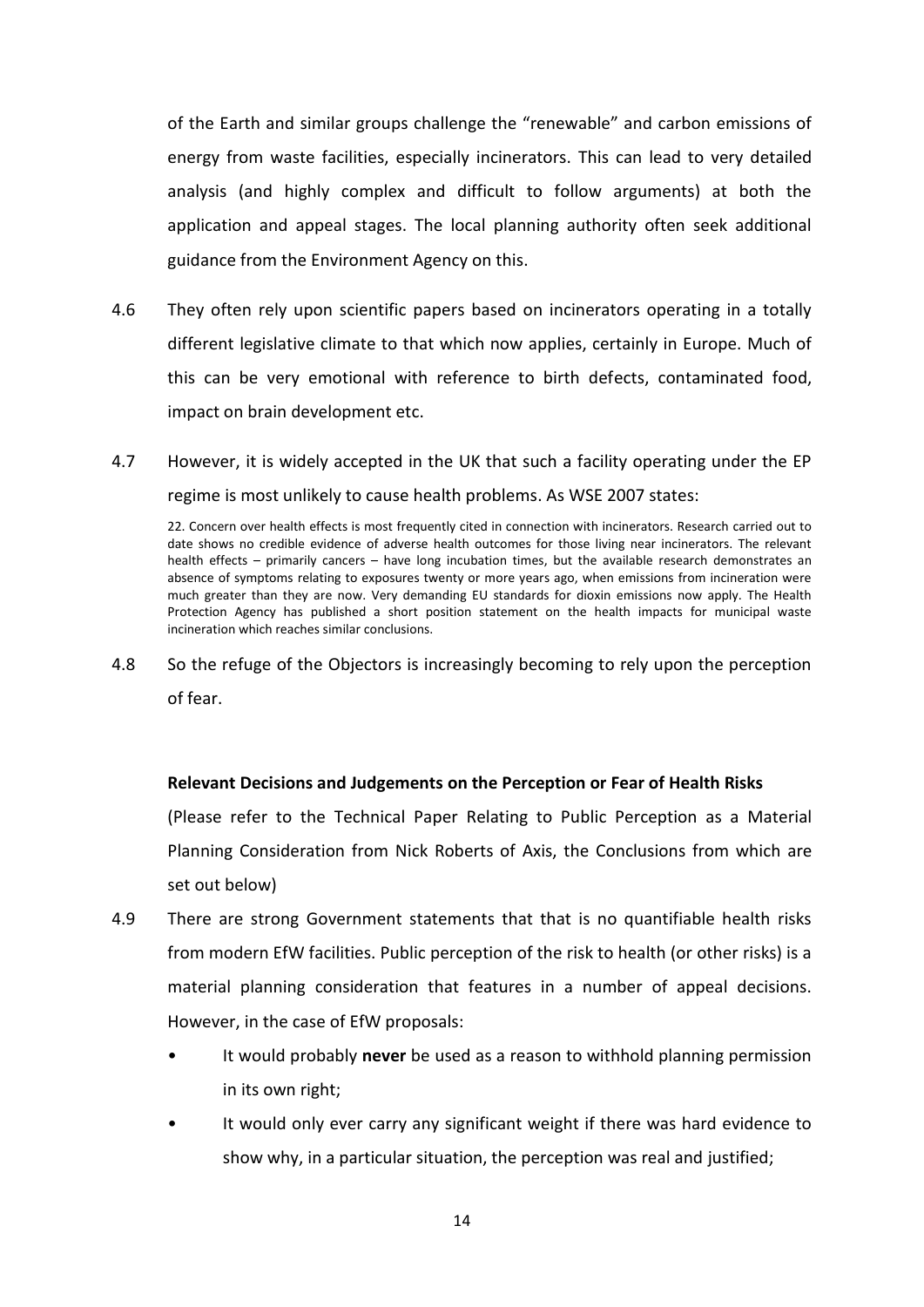- Even if there was evidence supporting a real perception issue, it would only be one of several factors that would need to be balanced in the planning determination process.
- 4.10 There is nothing in the Sinfin decision that suggests there has been a shift in the way the decision maker handled 'perception' issues. As such the decision does not increase the planning risk to other EfW proposals.

### 5. **THE FUTURE: BYE BYE CENTRALIST TARGETS.....HELLO LOCALISM?**

### **The Headlines**

- 5.1 The Bill, as currently worded proposes:
	- $\triangleright$  Wide ranging legislation Part 5 covers Planning
	- $\triangleright$  Infrastructure Planning Commission abolished, but separate consent system for major infrastructure projects remains
	- $\triangleright$  Regional Strategies abolished
	- $\triangleright$  LDS system retained including examination of LDDs by an Inspector. LPA more power & Inspector's report not binding
	- County matters development excluded from Neighbourhood Development Orders and Neighbourhood Development Plans
	- $\triangleright$  Legal requirement for pre-application consultation and duty for applicants to take account of consultation responses
	- $\triangleright$  CIL maintained albeit with changes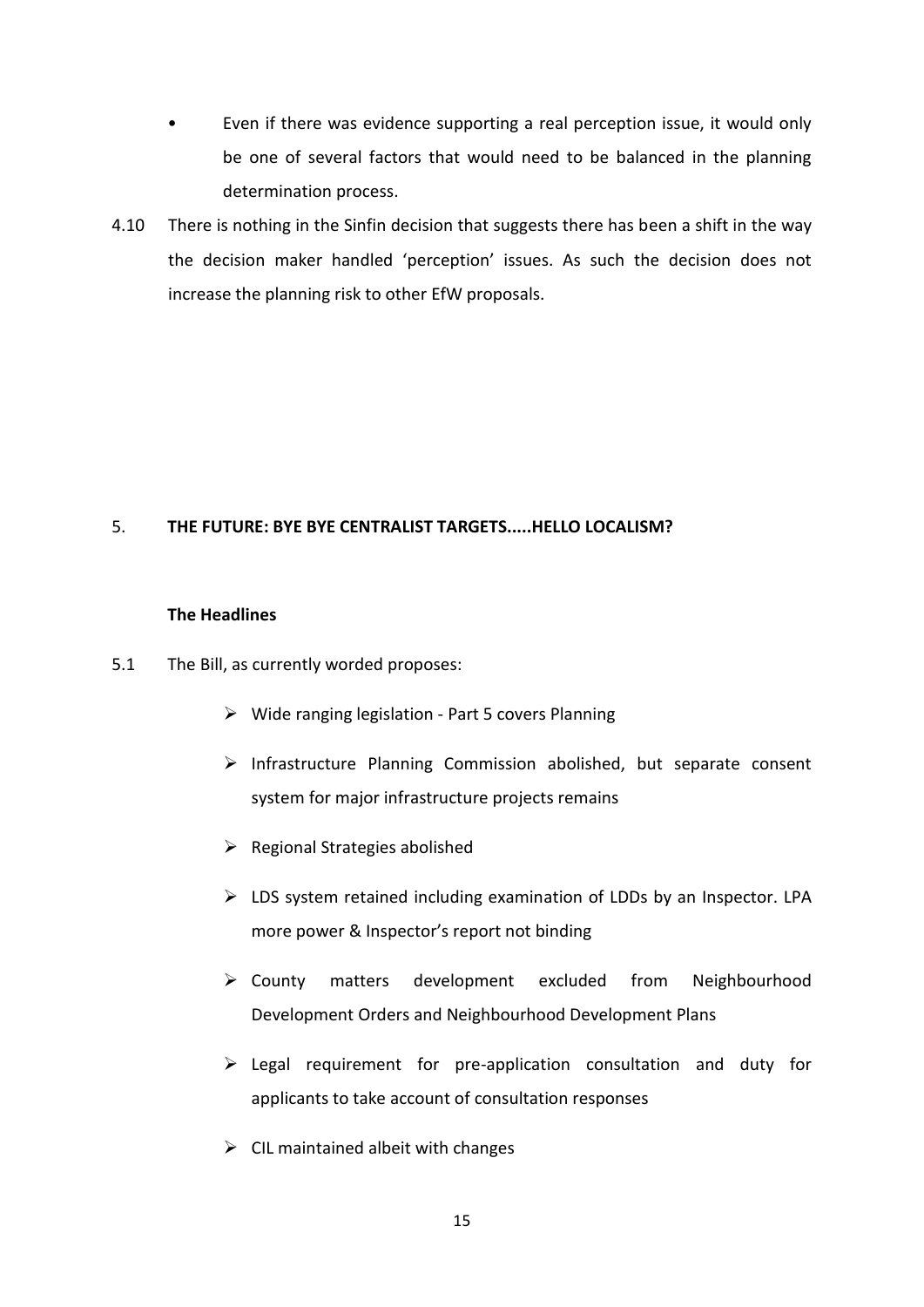$\triangleright$  Full nature and extent of provisions will not be understood until subsequent orders/regulations are or amended

### **Nationally Significant Infrastructure projects**

- 5.2 Section 36 of the Electricity Act 1989 required consent to be obtained under the Act for generating stations whose capacity exceeded 50 megawatts:
	- Under the Planning Act 2008:
		- Nationally Significant Infrastructure Projects include the construction or extension of a generating station (section 14(1)(a))
		- a generating station is an NSIP if it is an onshore station generating more than 50 MW, or an offshore station generating more that 100 MW (section 15(2), (3))
	- Therefore s.36 Electricity Act 1989 is effectively redundant
	- Applications under 2008 Act will, following the enactment of the Localism Bill (clause 107), be determined by the Secretary of State; **the non-decision making functions of the IPC will be transferred to the new Major Infrastructure Planning Unit**
	- Any applications for waste recovery including electricity generation which fall under the 50 MW threshold will continue to be made under TCPA 1990

# **Neighbourhood Planning**

- 5.3 Neighbourhood planning includes:
	- (1) Neighbourhood Development Orders (NDOs); and
	- (2) Neighbourhood Development Plans (NDPs)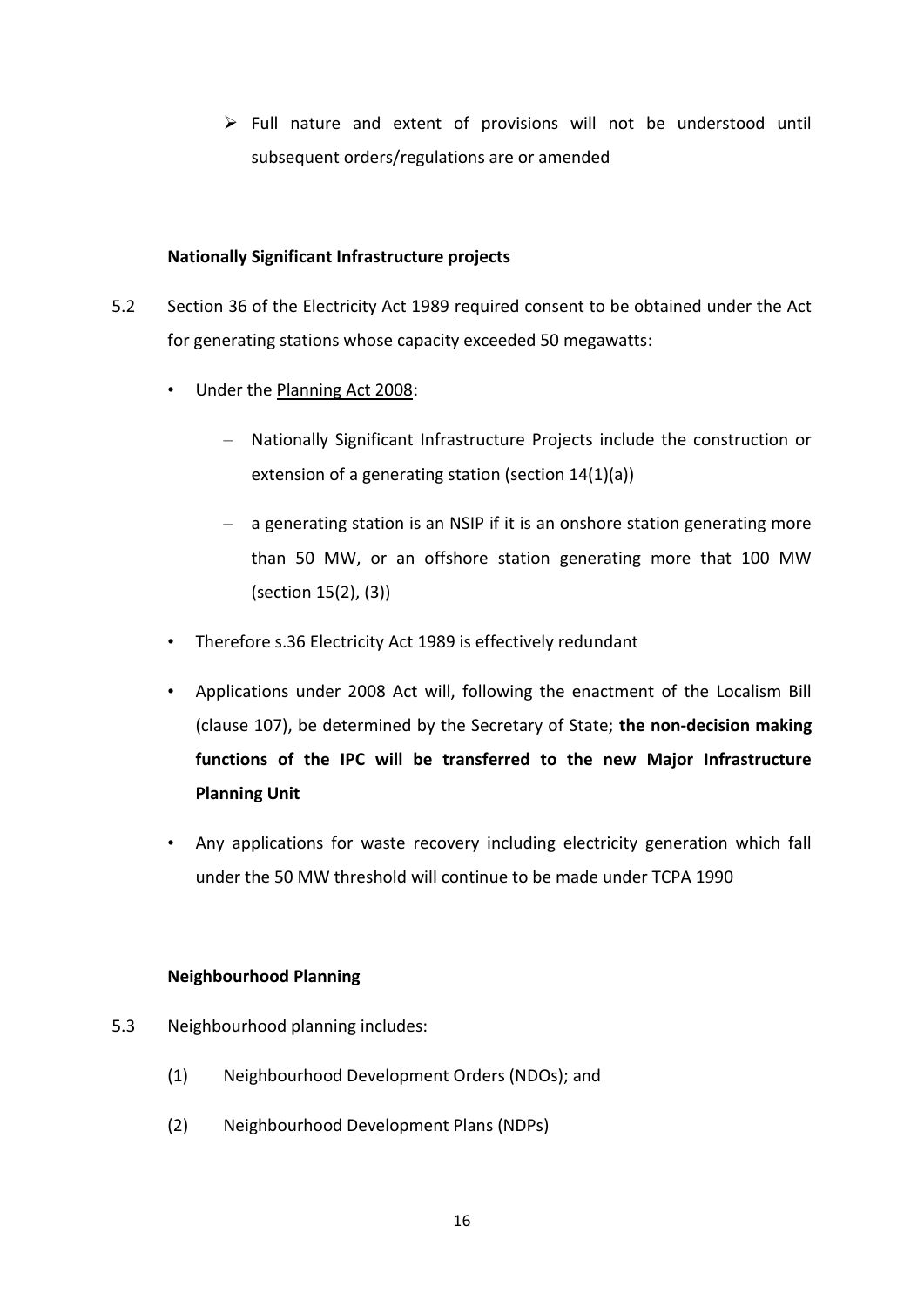- 5.4 These are promoted by the local community (Parish Council, Neighbour Forum or Community Organisation in respect Community Right to Build Orders, a type of NDO).
- 5.5 Neither NDOs nor NDPs can provide for "excluded development" which is defined (by clause 61I of the Bill) to include:
	- (1) Any county matter within paragraphs 1(1)(a) to (h) of Schedule 1 to the TCPA 1990;
	- (2) Development that consists of the carrying out of any operation, or class of operations prescribed under paragraph 1(j) of that schedule (waste development) but that does not consist of development of a prescribed description (under clause 61I(f)).
- 5.6 However, that would not appear to preclude an NDP designating areas in a way that would preclude development, including waste development. A NDO is a plan which sets out policies in relation to the development and use of land in a particular neighbourhood.

### **Abolition of Regional Strategies**

- 5.7 The critical change in the Localism Bill is found in clause 89, which provides for the abolition of regional strategies by repealing sections 82(1) and 83 of the Local Democracy, Economic Development and Construction Act 2009 (effect of regional strategies) and the remaining provisions of Part 5 of that Act (regional strategy).
- 5.8 So the issue arises as to what will be the reference point and guidance for determining what new waste management facilities are required given that under the current position we have:
	- $\triangleright$  Regional background data
	- $\triangleright$  Regional targets for recycling, recovery and landfill diversion
	- $\triangleright$  Apportionment by sub-region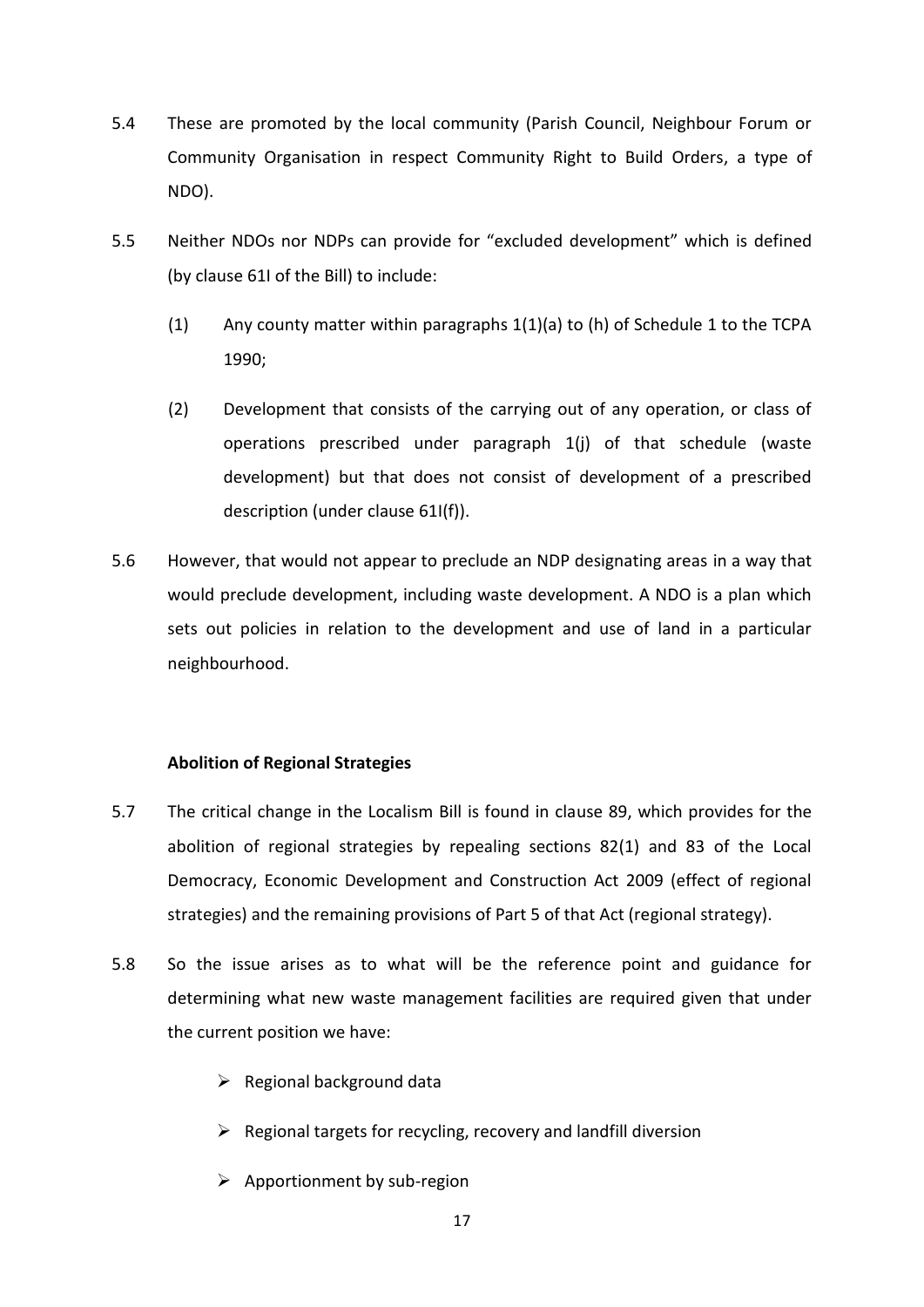$\triangleright$  Capacity shortfalls for recycling, recovery & landfill etc

#### 5.9 Some guidance has been provided.

#### **Steve Quartermain Letter to Chief Planning Officers 6th July 2010:**

# *16. How do we establish the need for waste management without Regional Strategy targets?*

*For the transitional period this will continue to be the data and information which has been collated by…… bodies who currently form the Regional Waste Technical Advisory Bodies. We intend for this function to be transferred to local authorities in due course.*

### **Steve Quartermain Letter to Chief Planning Officers**

#### **10th January 2011:**

*The EU Waste Framework Directive requires all waste planning authorities to have in place waste management plans, and for those plans to contain specific information…. the Government will shortly lay regulations to ensure its effective transposition……*

*Waste plans should already have reached publication stage. In cases where more progress is needed, Ministers expect to see every effort being made to ensure that waste plans are put in place as quickly as possible…..the Government has included a power in Part 2 of the Localism Bill to pass on some or all of any fines from the European Court of Justice to any authority which caused the UK to be in breach of its obligations under the Directive…….*

5.10 There are some examples of the approach adopted in the context of renewable energy schemes:

**Yelvertoft Wind Farm** (APP/Y2810/A/10/2120332) Inspector's report (20th July 2010):

18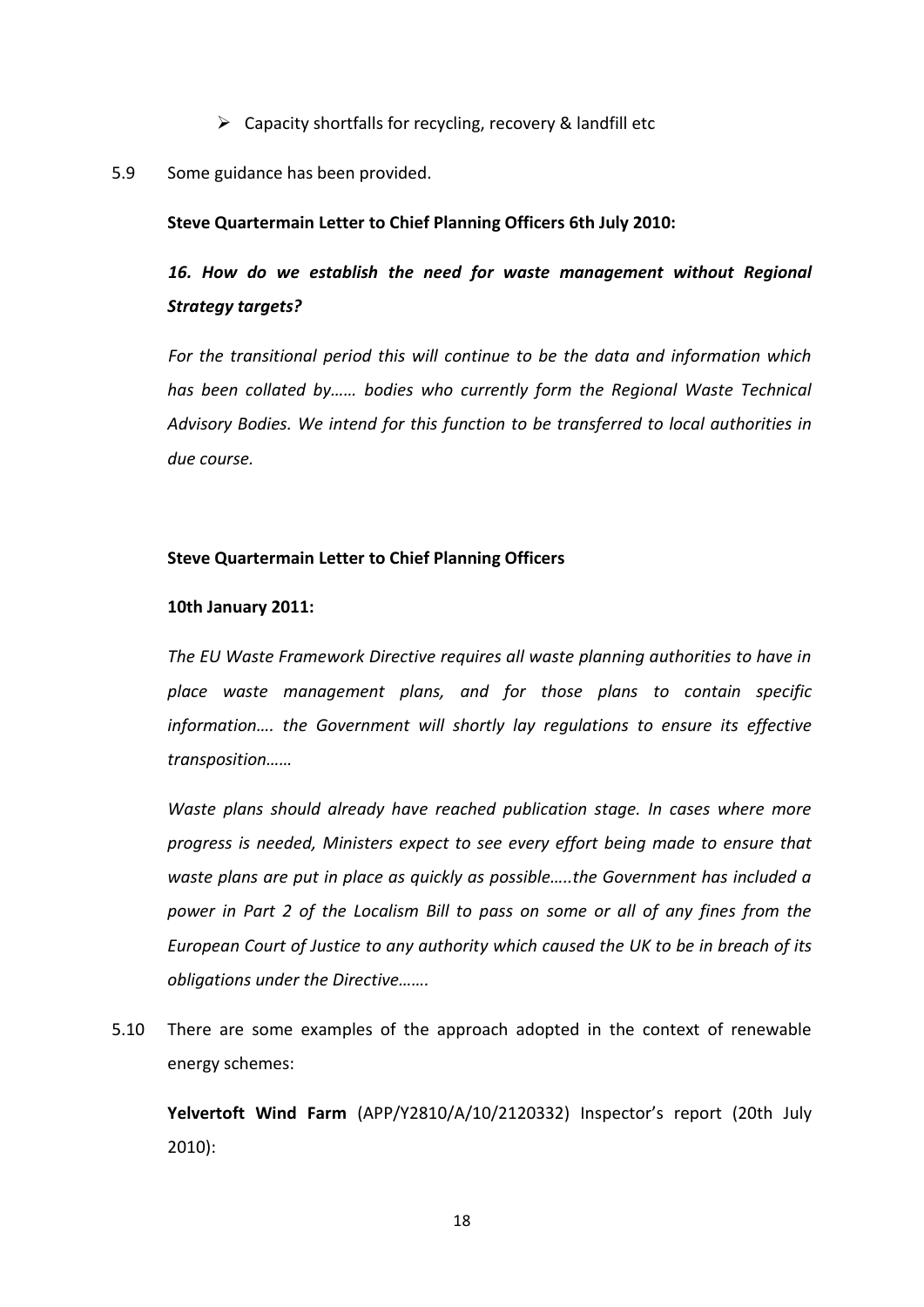*Notwithstanding that the regional targets are no longer applicable……, It is common ground that the proposal would contribute to the national objective of promoting renewable energy technologies.*

### **Darrington Wind Farm** (APP/X4725/A/09/2101120)

S of S's decision letter (22nd June 2010):

*Although the weight the Secretary of State affords this matter is tempered to a limited extent by the fact that he affords less weight to the targets for renewable energy generation set out in the RS than formerly…..*

**Fullabrook Down Wind Farm** (BERR reference GDBC/003/00024C) S of S's decision letter :

*The fact that a target* [indicative sub-regional target] *has been reached should not be used in itself as a reason for refusing planning permission for further renewable projects. "In his view, so long as the area has the capacity in spatial, planning and environmental terms then the question of achieving a target is not a relevant matter for his consideration.*

**Sober Hill** (APP/E2001/A/09/2101421) S of S's decision letter:

*…..the indicative local target for East Riding should be regarded as a floor rather than a ceiling…. He therefore also agrees that setting the bar of acceptability at a different level for this area or case would be contrary to the thrust of paragraph 3 of PPS22*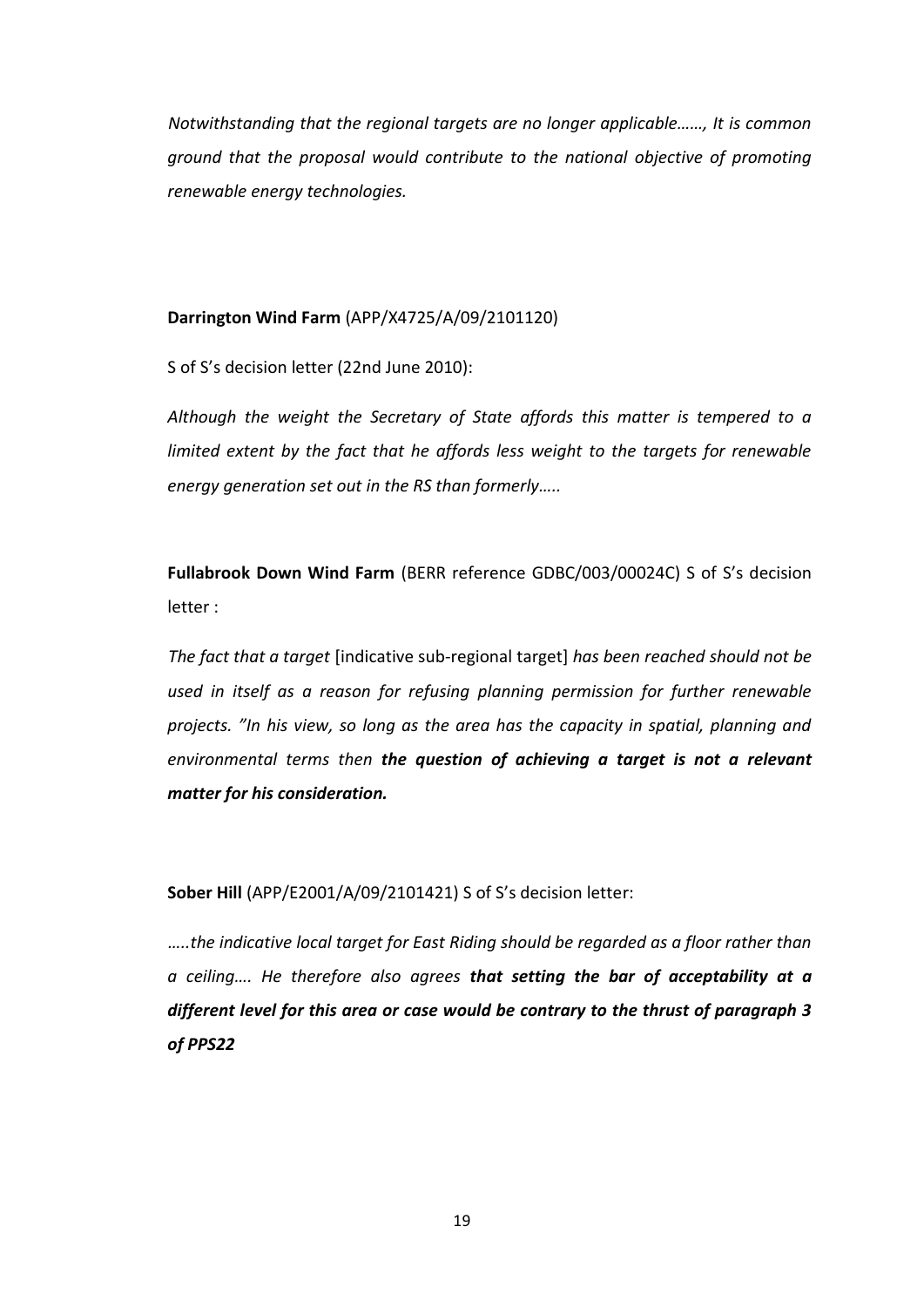### 6. **CONCLUDING COMMENTS**

- 6.1 As seen above, two key influences on the provision of waste facilities in the UK have been the centralization of powers and the role of the EC. The latter shows no sign of waning. Indeed European legislation on waste, including its use for the generation of electricity, evolving in the form of the new WFD 2008, which should have been transposed into domestic legislation by 12 December 2010.
- 6.2 The outcome of the current review on Waste Policy should be known soon. That Review was on the basis:

Energy recovery is about extracting, through various technologies, Energy from Waste. Energy from waste (EfW) processes include direct combustion (incineration), gasification, pyrolysis, anaerobic digestion and others. EfW can be an effective waste management option. It avoids methane emissions from waste that would otherwise rot in landfill and using waste as a fuel can replace fossil fuels such as oil, coal or gas – both of these factors deliver climate change benefits. The technology used choice depends on the type of waste available, local circumstances and finance. The Government has therefore not made recommendations on technology type, but has supported the provision of infrastructure through the Waste Infrastructure Delivery Programme. The exception is Anaerobic Digestion which, in England, has been encouraged for separately collected food waste because it meets a number of environmental objectives, such as: reducing greenhouse gas emissions; producing renewable energy for heat, power and transport fuel; recycling nutrients back to land; and reducing air and diffuse water pollution). The Coalition has committed to a huge increase in energy from waste through Anaerobic Digestion. Energy from waste has a key role in the government's commitment to working towards a zero waste society and being the greenest government to date.

6.3 With regard to the outcome of the localism agenda, Lord Taylor of Holbeach (DECC spokesman) on the question *"What happens to your localism agenda if your locals say no to everything?"* by stating:

*"based on the fact that communities generally know what's in their interest….. I think scale is one of the most important things. Most communities realise that if they produce waste they need a way of dealing with it. Much opposition* [to plants] *often relates to the freighting in of waste".*